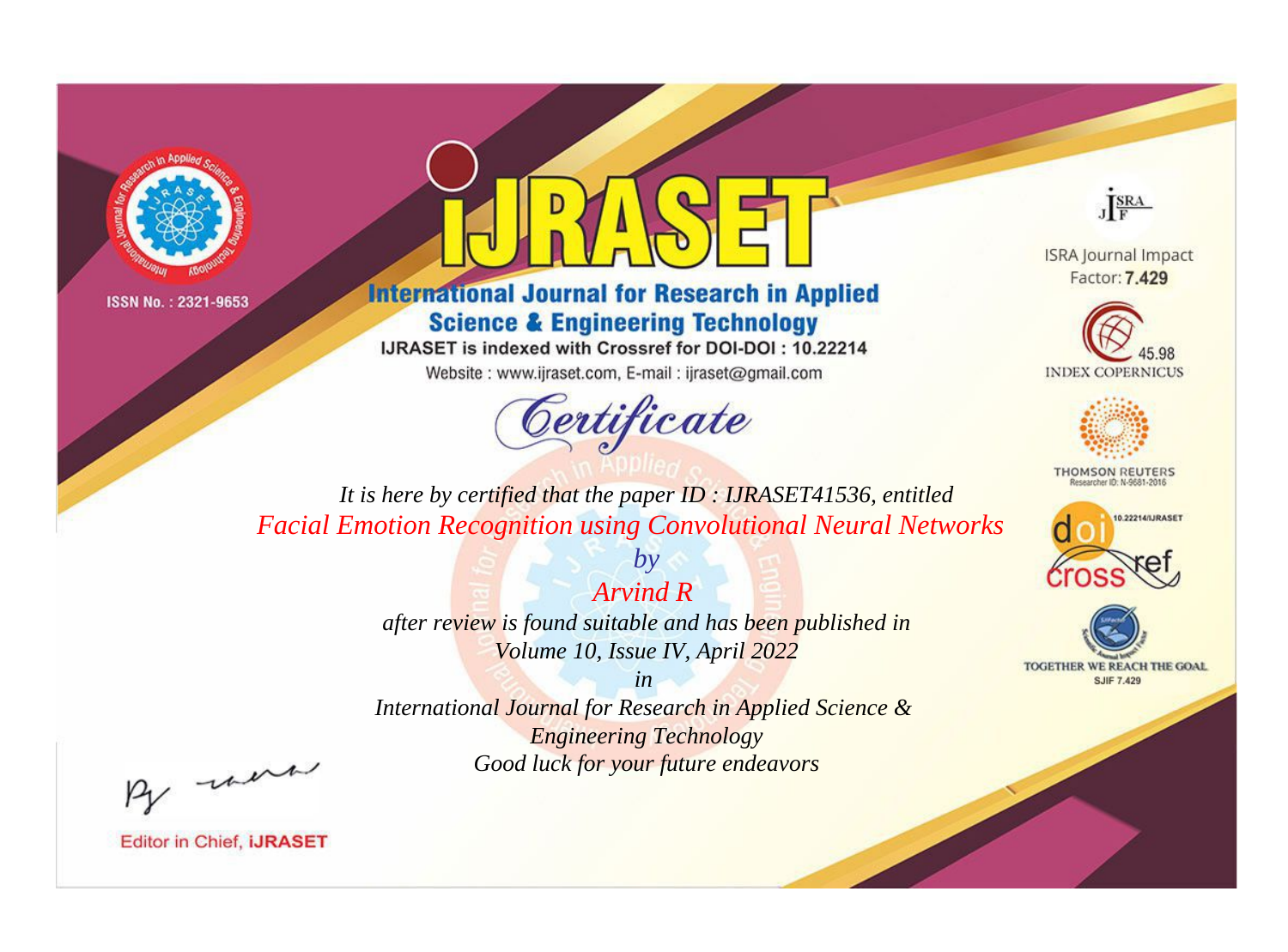



**International Journal for Research in Applied Science & Engineering Technology** 

IJRASET is indexed with Crossref for DOI-DOI: 10.22214

Website: www.ijraset.com, E-mail: ijraset@gmail.com



JERA

**ISRA Journal Impact** Factor: 7.429





**THOMSON REUTERS** 



TOGETHER WE REACH THE GOAL **SJIF 7.429** 

*It is here by certified that the paper ID : IJRASET41536, entitled Facial Emotion Recognition using Convolutional Neural Networks*

> *by Dhanush Gowda S P*

*after review is found suitable and has been published in Volume 10, Issue IV, April 2022*

*in* 

*International Journal for Research in Applied Science & Engineering Technology Good luck for your future endeavors*

By morn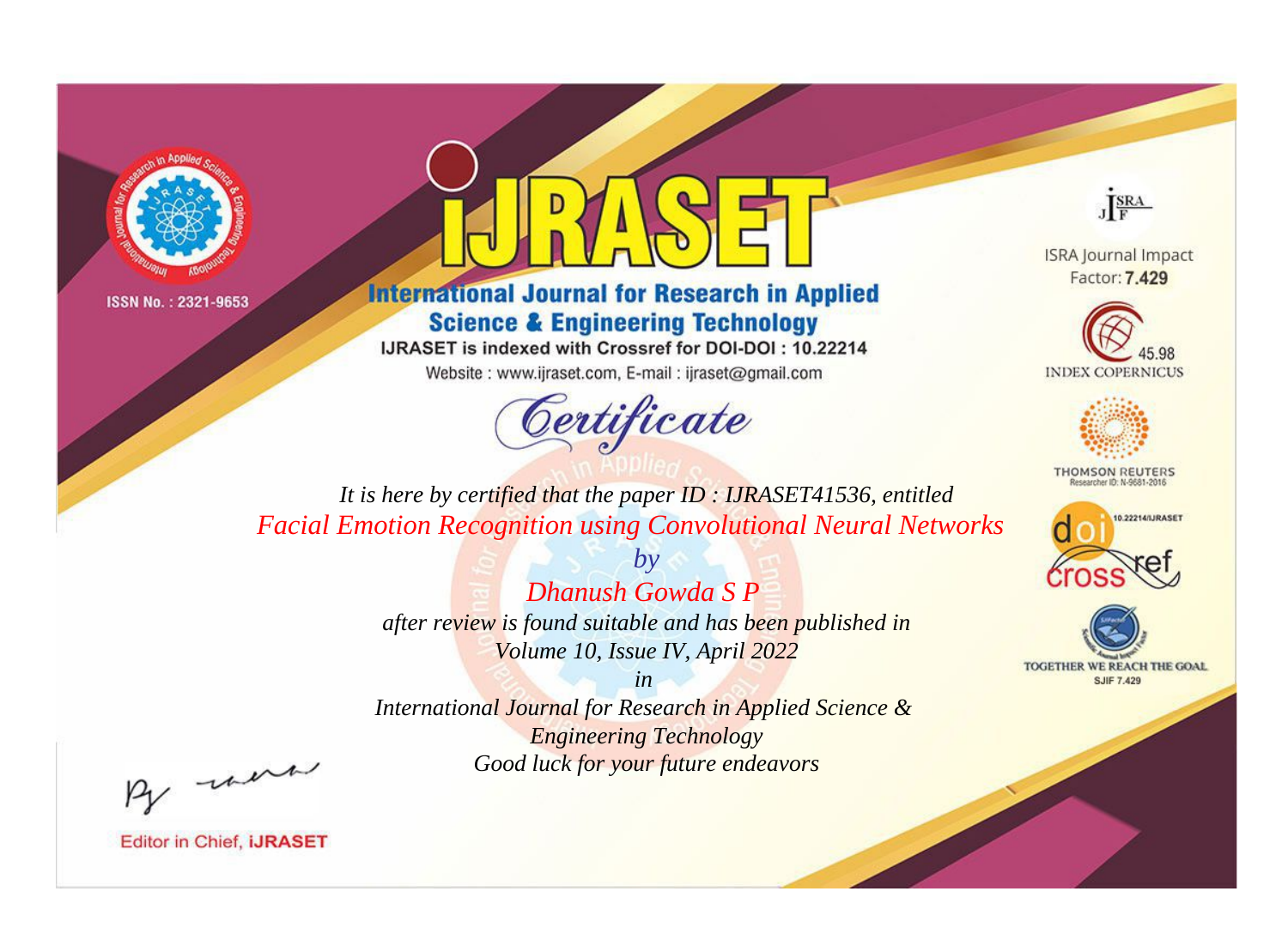



**International Journal for Research in Applied Science & Engineering Technology** 

IJRASET is indexed with Crossref for DOI-DOI: 10.22214

Website: www.ijraset.com, E-mail: ijraset@gmail.com



JERA

**ISRA Journal Impact** Factor: 7.429





**THOMSON REUTERS** 



TOGETHER WE REACH THE GOAL **SJIF 7.429** 

It is here by certified that the paper ID: IJRASET41536, entitled **Facial Emotion Recognition using Convolutional Neural Networks** 

> **Bhaskar Prajapati** after review is found suitable and has been published in Volume 10, Issue IV, April 2022

 $b\nu$ 

 $in$ International Journal for Research in Applied Science & **Engineering Technology** Good luck for your future endeavors

By morn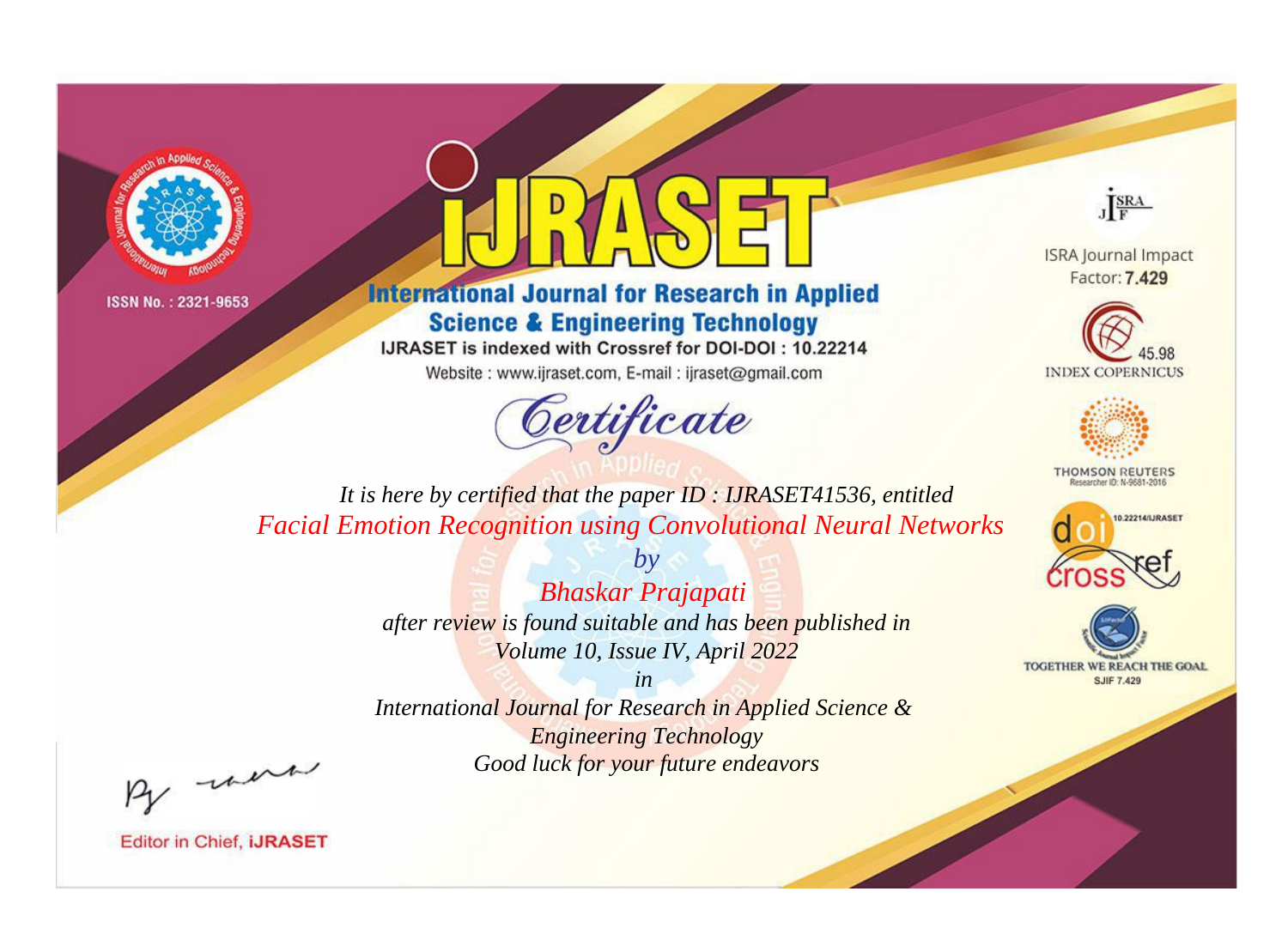



**International Journal for Research in Applied Science & Engineering Technology** 

IJRASET is indexed with Crossref for DOI-DOI: 10.22214

Website: www.ijraset.com, E-mail: ijraset@gmail.com



JERA

**ISRA Journal Impact** Factor: 7.429





**THOMSON REUTERS** 



TOGETHER WE REACH THE GOAL **SJIF 7.429** 

*It is here by certified that the paper ID : IJRASET41536, entitled Facial Emotion Recognition using Convolutional Neural Networks*

> *Ikram Nawaz Khan after review is found suitable and has been published in Volume 10, Issue IV, April 2022*

*by*

*in* 

*International Journal for Research in Applied Science & Engineering Technology Good luck for your future endeavors*

By morn